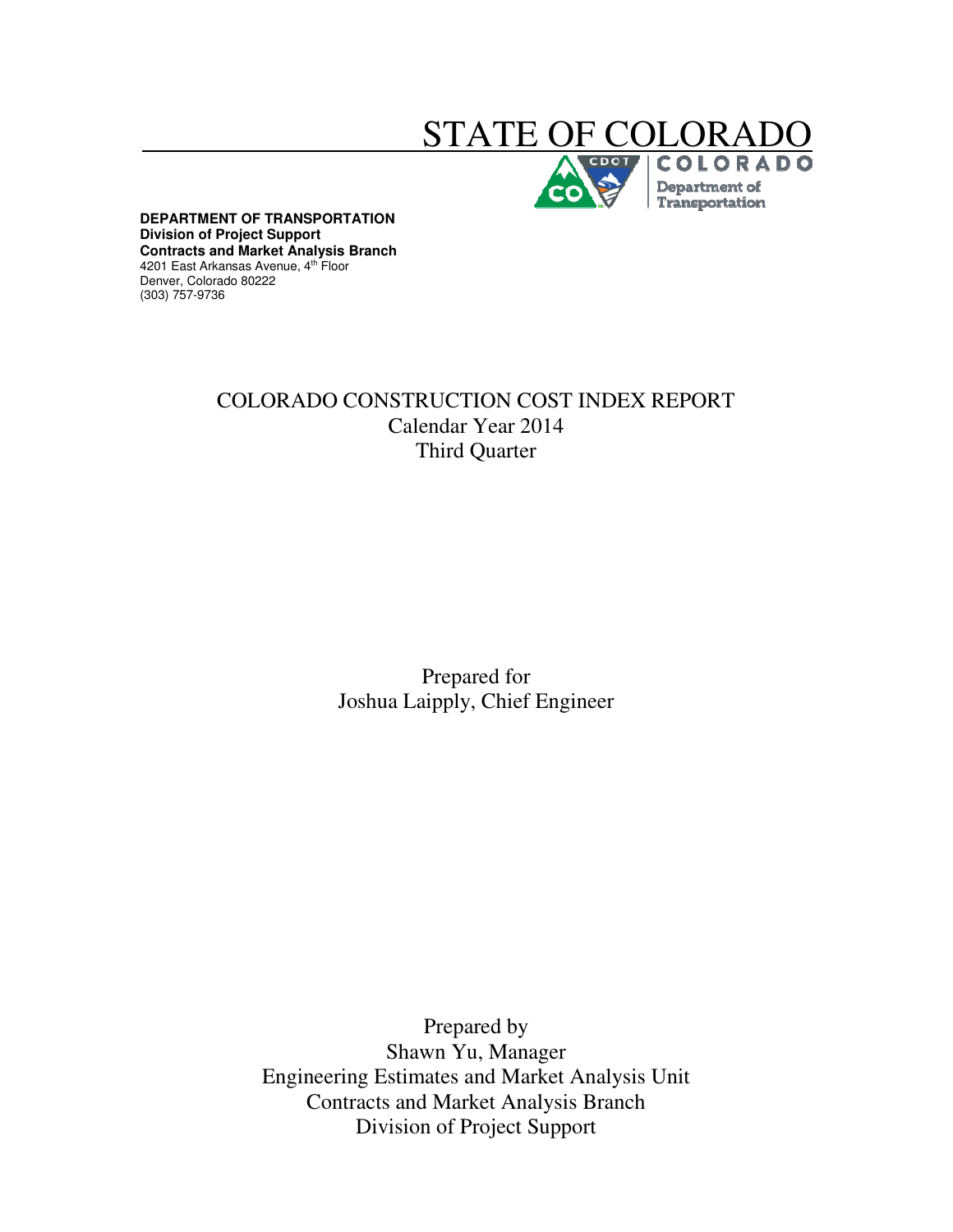# CCI REPORT SUMMARY

## 3 rd QUARTER ENDING September 30, 2014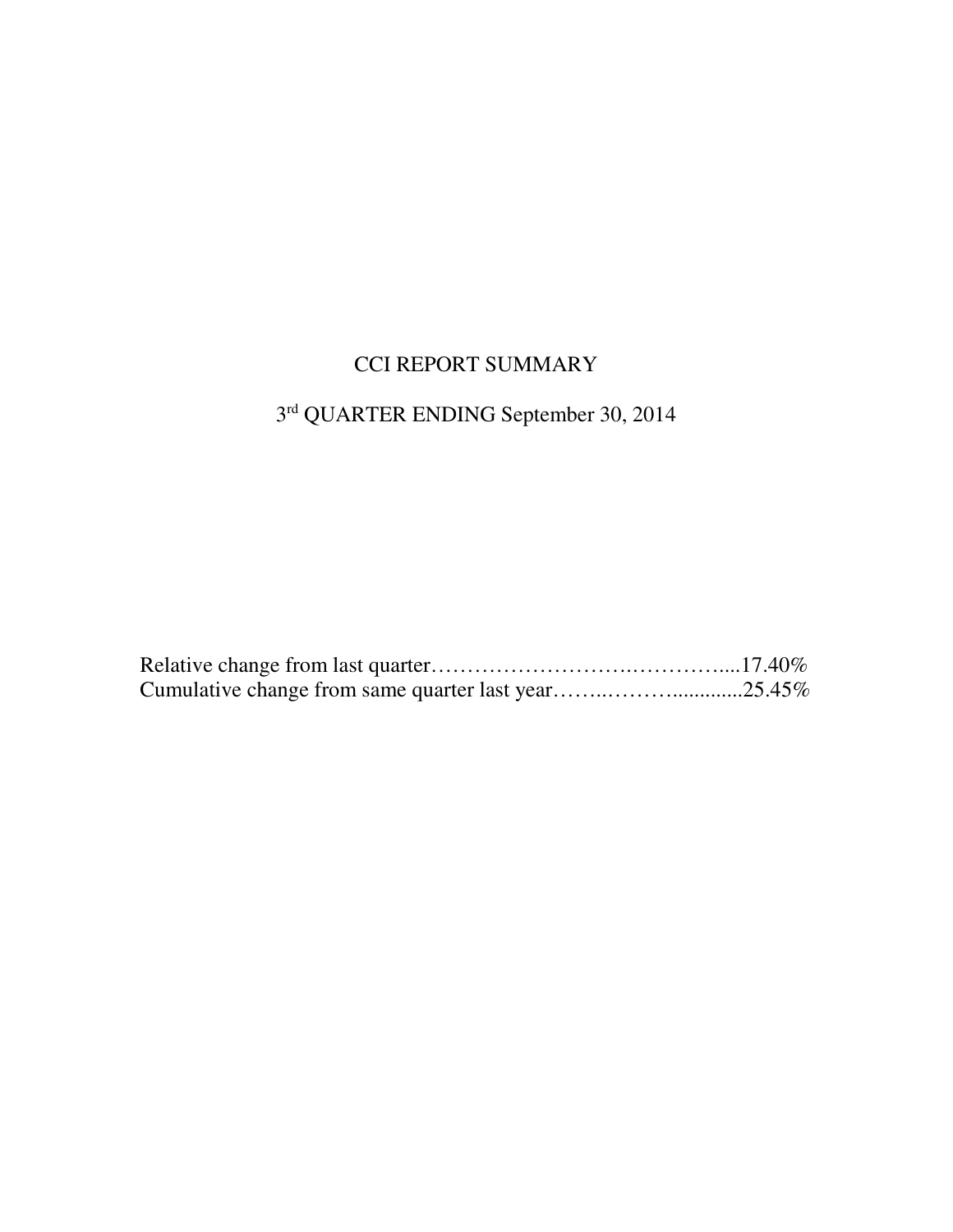#### **Summary for all Design-Bid-Build projects awarded between 7/1/2014 and 9/30/2014**

| Project Amount                    | Number of<br>Projects | Number of<br><b>Bidders</b> | <b>Biddable Items</b><br><b>Total Amount</b> | Average<br>Number of<br><b>Bidders</b> |
|-----------------------------------|-----------------------|-----------------------------|----------------------------------------------|----------------------------------------|
| \$0.00 to \$999,999.99            | 10                    | 33                          | \$6,905,286.43                               | 3.30                                   |
| \$1,000,000.00 to \$4,999,999.99  | 18                    | 46                          | \$38,933,905.37                              | 2.56                                   |
| \$5,000,000.00 to \$19,999,999.99 | 6                     | 19                          | \$53,030,605.58                              | 3.17                                   |
| \$20,000,000.00 or Greater        | 1                     | 7                           | \$21,384,504.95                              | 7.00                                   |
| Total                             | 35                    | 105                         | \$120,254,302.33                             | 3.00                                   |

Average number of bidders per project decreased to 3.00 this quarter from 3.16 the previous quarter. Average cost per Design-Bid-Build project was \$3,435,837.21.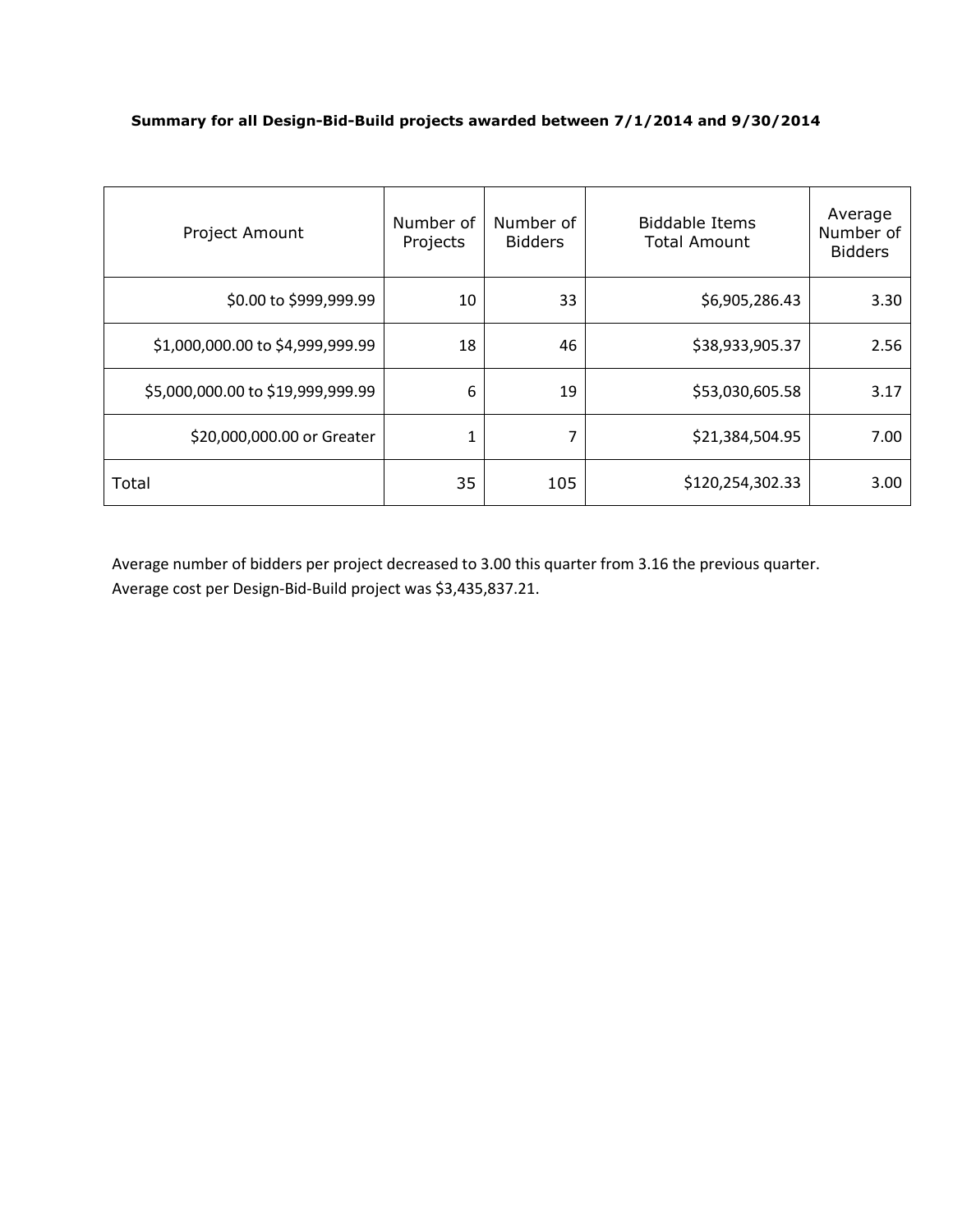|                       |              |            | Earthwork  |            | Hot Mix Asphalt |            | <b>Concrete Pavement</b> | <b>Structural Concrete</b> |           | <b>Reinforcing Steel</b> |              | Fisher Ideal Index |                   |
|-----------------------|--------------|------------|------------|------------|-----------------|------------|--------------------------|----------------------------|-----------|--------------------------|--------------|--------------------|-------------------|
|                       | Year Quarter | Price (\$) | Qty (CY)   | Price (\$) | Qty (TON)       | Price (\$) | $Qty(SY)^*$              | Price (\$)                 | Qty (CY)  | Price (\$)               | Qty (LB)     | Relative           | <b>Cumulative</b> |
| 2011 Q3               |              |            |            |            |                 |            |                          |                            |           |                          |              |                    | 1.0616            |
| 2011 Q4               |              |            |            |            |                 |            |                          |                            |           |                          |              |                    | 0.9944            |
| 2012 Q1               |              | 9.32       | 295,331.00 | 83.52      | 611,829.00      | 29.47      | 459,695.83               | 433.44                     | 7,636.00  | 0.88                     | 1,956,874.00 |                    | 1.0000            |
| $2012$ Q <sub>2</sub> |              | 10.61      | 367,636.10 | 82.65      | 328,357.21      | 31.18      | 264,194.31               | 472.96                     | 5,910.00  | 0.97                     | 833,101.00   | 1.0190             | 1.0190            |
| 2012 Q3               |              | 11.92      | 212,117.00 | 90.76      | 59,799.23       | 34.76      | 107,643.81               | 487.93                     | 2,388.20  | 1.04                     | 485,586.00   | 1.0995             | 1.1204            |
| 2012 Q4               |              | 9.49       | 246,805.00 | 102.24     | 146,197.04      | $n/a**$    | $n/a**$                  | 527.68                     | 1,772.00  | 0.94                     | 310,307.00   | 1.0344             | 1.1590            |
| 2013 Q1               |              | 8.08       | 659,125.00 | 76.07      | 393,759.56      | 31.81      | 549,580.81               | 487.00                     | 9,019.00  | 0.87                     | 1,929,721.00 | 0.8044             | 0.9323            |
| $2013$ Q <sub>2</sub> |              | 12.75      | 316,498.00 | 84.37      | 501,946.32      | 52.18      | 60,482.78                | 427.09                     | 6,857.00  | 0.91                     | 1,048,761.00 | 1.2121             | 1.1300            |
| $2013$ Q3             |              | 8.72       | 419,967.00 | 85.00      | 147,064.84      | 35.57      | 170,833.67               | 372.83                     | 9,917.00  | 0.77                     | 2,350,291.00 | 0.8947             | 1.0111            |
| 2013 Q4               |              | 10.00      | 75,520.00  | 80.78      | 198,528.45      | 42.64      | 92,749.00                | 309.40                     | 1,752.00  | 0.85                     | 486,791.00   | 1.0086             | 1.0197            |
| 2014 Q1               |              | 20.16      | 99,605.00  | 92.28      | 433,692.17      | 76.84      | 57,552.78                | 476.21                     | 3,265.00  | 0.98                     | 629,246.00   | 1.2581             | 1.2830            |
| 2014 Q2               |              | 12.88      | 610,731.00 | 88.13      | 548,253.70      | 34.34      | 302,520.17               | 517.01                     | 8,249.90  | 0.90                     | 1,468,195.00 | 0.8421             | 1.0804            |
| 2014 Q3               |              | 13.30      | 708,794.00 | 100.07     | 102,680.99      | 52.39      | 147,911.17               | 592.26                     | 16,294.30 | 1.01                     | 2,949,114.00 | 1.1740             | 1.2684            |

## Colorado Construction Cost Index Tabulations

Weighted average prices and quantities are calculated after outliers (< 5% and > 95%) are removed in the preceding 7 years for a given quarter.

NOTE: Grayed out data (2011 Q3 through 2011 Q4) are calculated from previously published data with 1987 as base year, rebased to 2012 Q1 = 1.0000.

\* Concrete Pavement is normalized to 9 inches thick.

\*\* Assuming same price and quantity as previous quarter for index calculations, due to insufficient data of this sub group.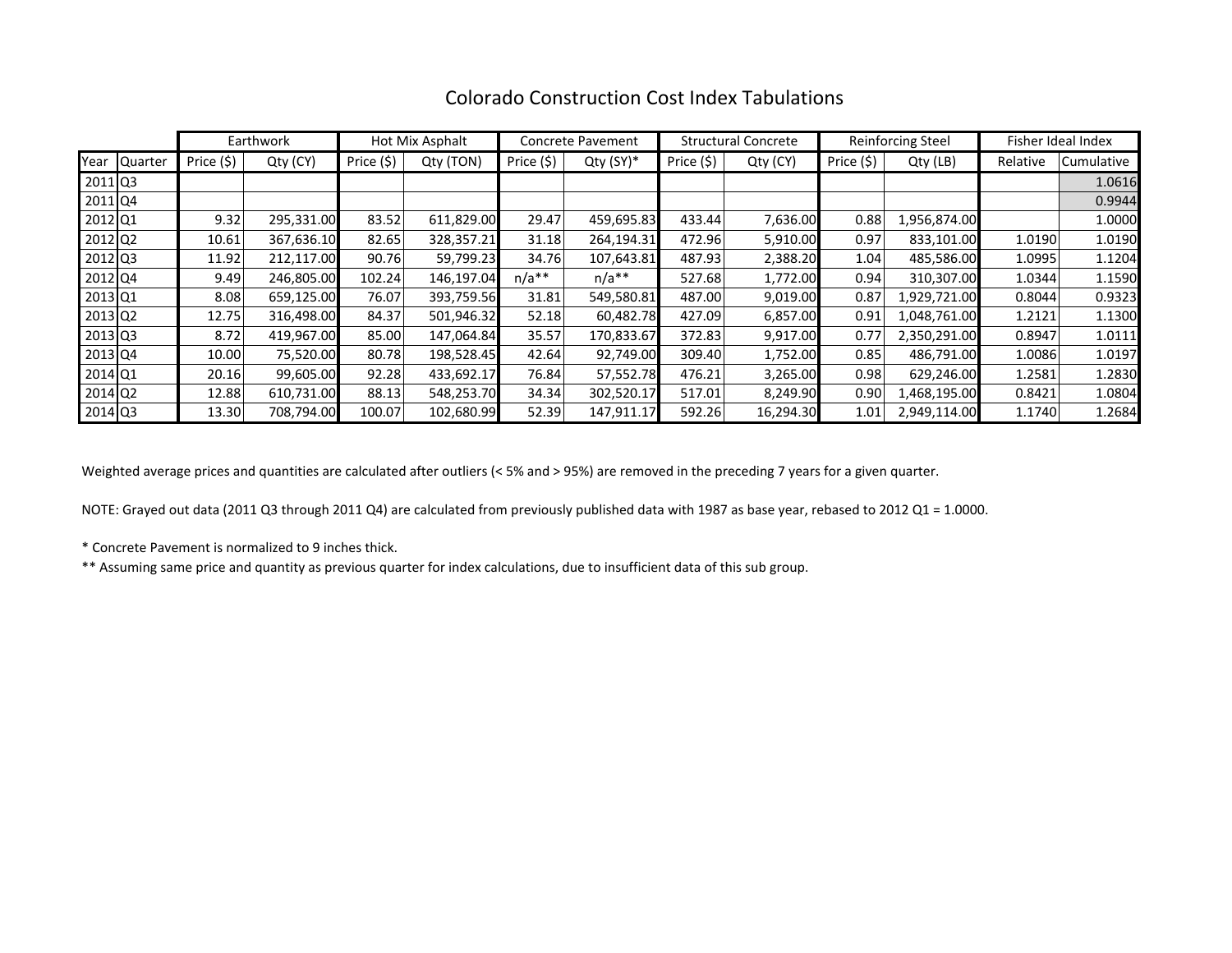

# **Colorado CCI - Third Quarter (Ending September 30, 2014)**

NOTE 1: Data between 2011 Q3 and 2011 Q4 are calculated from previously published data with 1987 as base year, rebased to 2012 Q1 = 1.0000.

NOTE 2: Data from 2012 Q1 and after are calculated using Fisher Ideal Index.